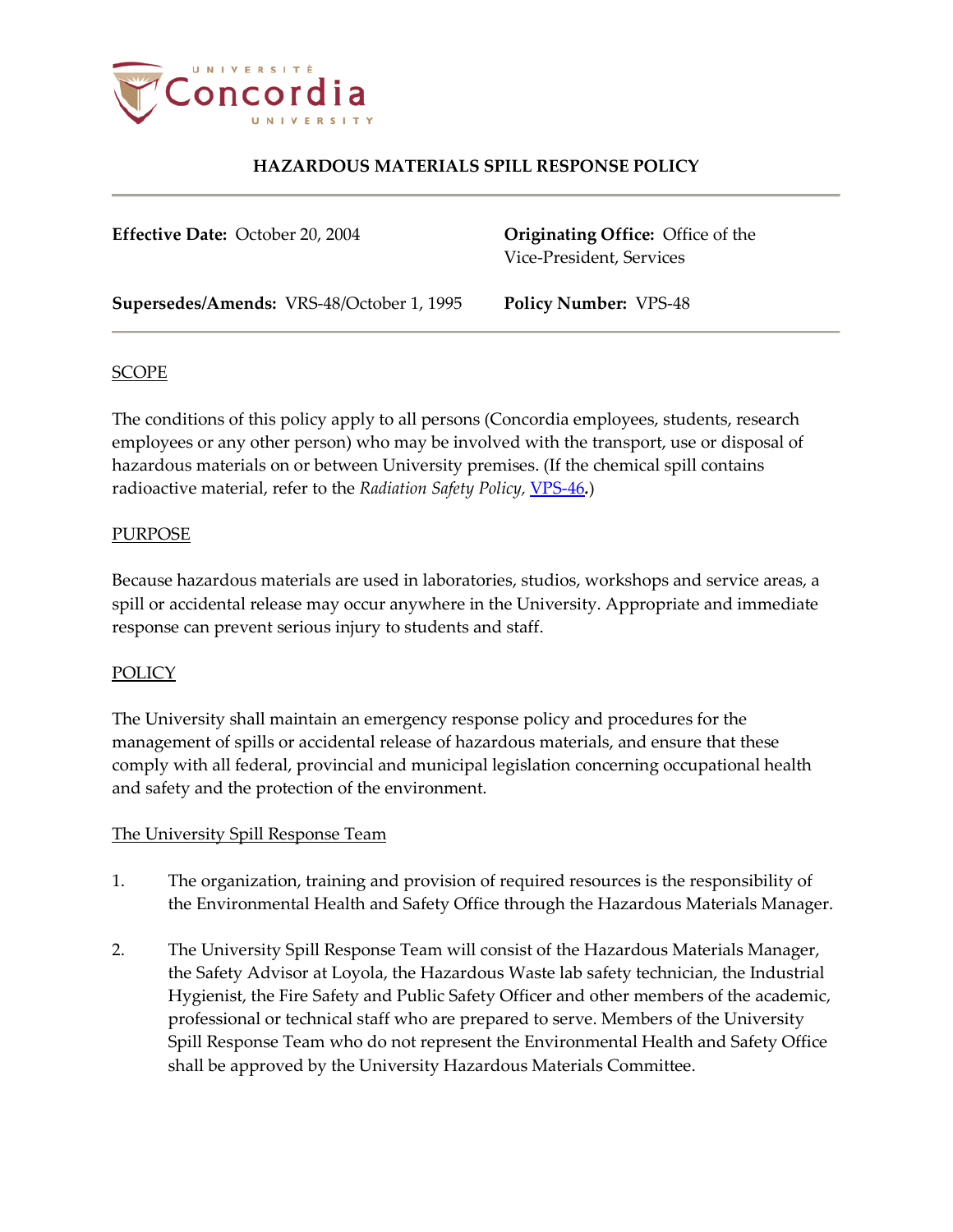

### Page **2** of **4**

3. The Security and Facilities Management Departments shall provide support for the University Spill Response Team as requested.

## Department Heads or Supervisors

(*For the purpose of this policy, "Supervisor" means a faculty member, director, manager, principal investigator, technical supervisor or any other person having direct responsibility for the activities of an employee or student*.)

- 4. In areas or departments where hazardous materials are used, the Department Head or Supervisor shall:
	- a. Develop and maintain procedures for the management of spills which may occur in areas under their jurisdiction;
	- b. Ensure that appropriate spill response materials and personal protective equipment are available and accessible;
	- c. Ensure that all spills or accidents involving hazardous materials are reported to the Department or Area Health and Safety Committee and to the Environmental Health and Safety Office;
	- d. Supervisors shall ensure that all persons under their supervision receive appropriate and adequate information and training to be able to respond safely to a hazardous materials spill or release within their area.

#### The Hazardous Materials Manager

- 5. The Hazardous Materials Manager, through the Environmental Health and Safety Office, shall:
	- a. Organize the University Spill Response Team (to be available on a twenty-four hour basis);
	- b. Enlist, as needed, external resources to assist with the management of a spill;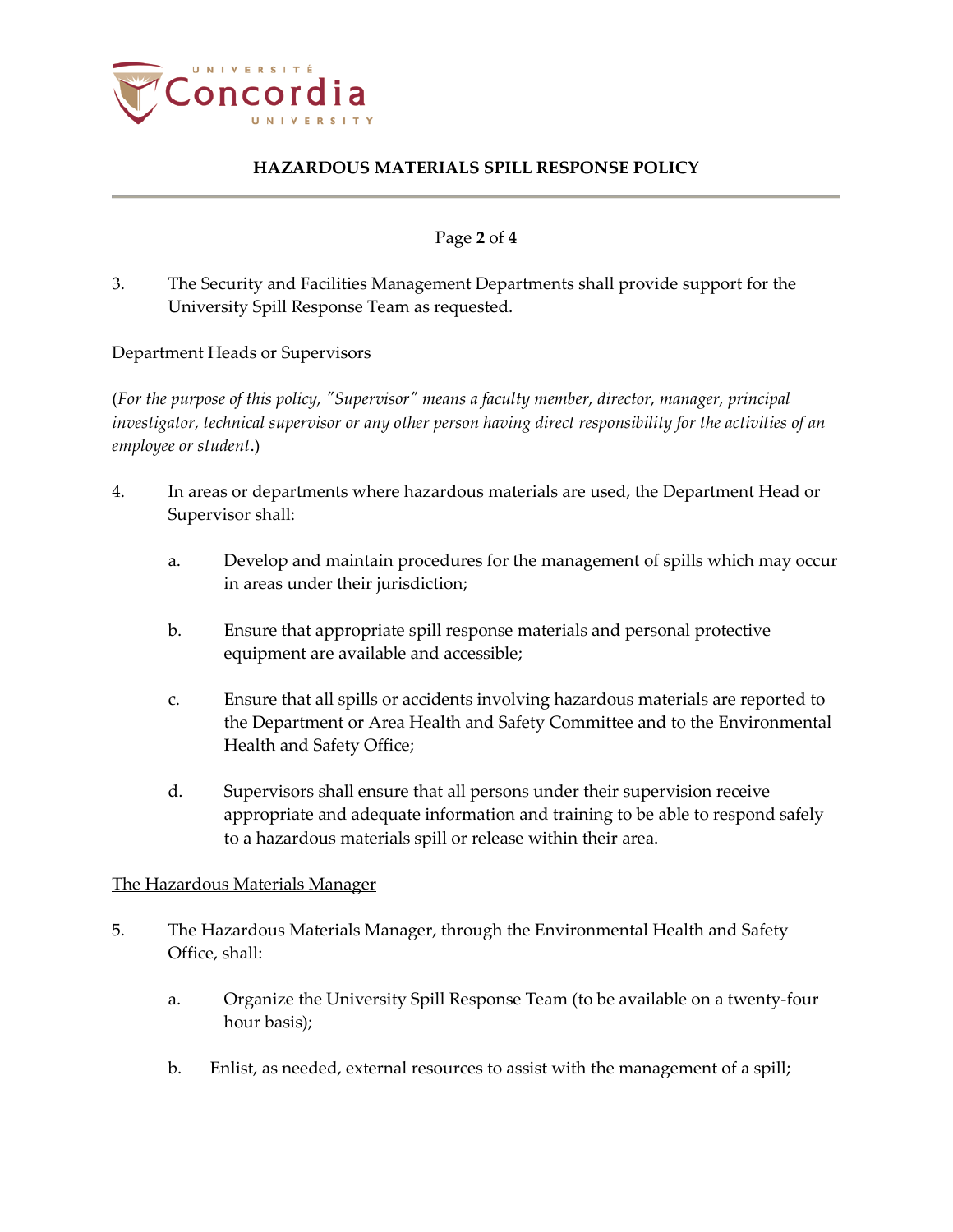

### Page **3** of **4**

- c. Coordinate both internal and external responders in the event of a major spill;
- d. Provide consultation and assistance in the management of spills when requested;
- e. Maintain central emergency response carts in a state of readiness for use by the University Spill Response Team;
- f. Maintain a current listing of all external resources available to assist with spill response. This list is to be kept with the Security Department and the Environmental Health and Safety Office;
- g. Assist on request with the training of personnel and the development of departmental procedures;
- h. Receive, review or prepare reports of all hazardous material spills and accidental releases, and carry out follow-up as needed;
- i. Provide reports of all spills and releases, including follow-up measures to the University Hazardous Materials Committee on a regular basis, to the Central Advisory Health and Safety Committee as requested, and to external compliance bodies as required by regulation;
- j. Advise the Chair of the University Hazardous Materials Committee and the Director of Environmental Health and Safety of all major spills within twentyfour hours of the event;
- k. Provide information as requested to the University Hazardous Materials Committee.

#### The University Hazardous Materials Committee

- 6. The University Hazardous Materials Committee shall:
	- a. Monitor the University Spill Response Programme;
	- b. Approve membership of the University Spill Response Team;